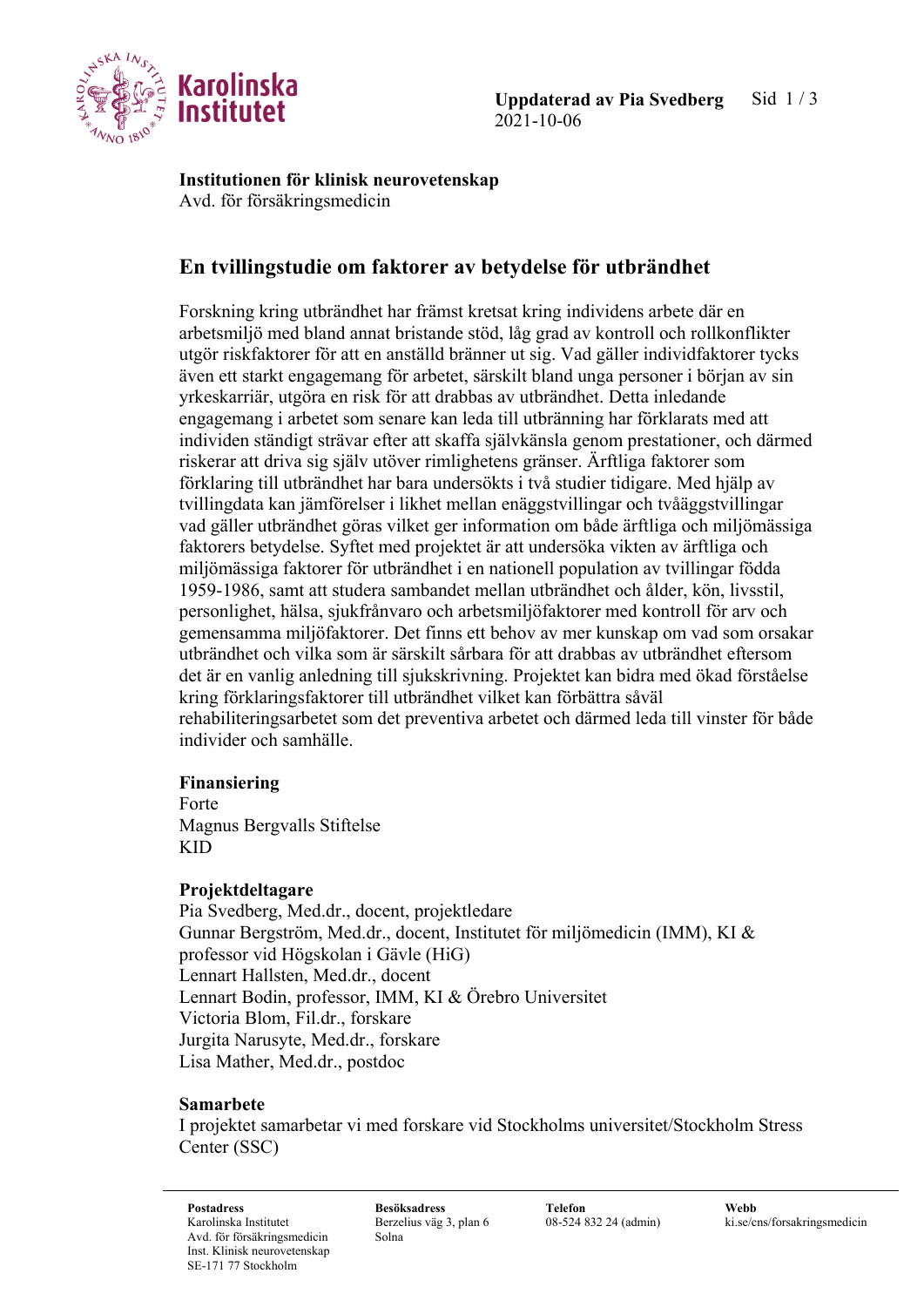

### **Publikationer**

**Avhandling:** Mather, L. Burnout and sick leave due to mental disorders: heritability, comorbidity, risk factors and adverse outcomes. Karolinska Institutet. Thesis for doctoral degree (Ph.D.). E-print AB 2017.

### **Peer-reviewed articles:**

- 1. Wang M, Ropponen A, Narusyte J, Helgadóttir B, Bergström G, Blom V, Svedberg P. Adverse outcomes of chronic widespread pain and common mental disorders in individuals with sickness absence – a prospective study of Swedish twins. *BMC Public Health.* 2020 Aug 27;20(1):1301. doi: 10.1186/s12889-020-09407-9.
- 2. Svedberg P, Mather L, Bergström G, Lindfors P, Blom V. Time pressure and sleep problems due to thoughts about work as risk factors for future sickness absence. *International Archives Occupational Environmental Health.* 2018;91(8):1051-1059.
- 3. Svedberg P, Mather L, Bergström G, Lindfors P, Blom V. Work-home interference, perceived total workload and the risk of future sickness absence due to stress-related mental diagnoses among women and men: a prospective twin study. *International Journal of Behavioral Medicine*. 2018;25:103-111.
- 4. Blom V, Richter A, Hallsten L, Svedberg P. The associations between job insecurity, depressive symptoms and burnout: the role of performance-based selfesteem. *Economic and Industrial Democracy.* 2018;39(1):48-63.
- 5. Mather, L., Blom, V., Bergström, G., Svedberg, P. An underlying common factor explains the covariation between major depressive disorder, generalized anxiety disorder and burnout: a Swedish twin study. *Twin Research and Human Genetics.* 2016 Dec;19(6):619-627.
- 6. Svedberg P, Hallsten L, Narusyte J, Bodin L, Blom V. Genetic and environmental influences on the association between performance-based self-esteem and exhaustion: a study of the self-worth notion of burnout. *Scandinavian Journal of Psychology.* 2016; 57:419–426.
- 7. Blom V, Bodin L, Bergström G, Svedberg P. Applying the Demand-control-support model on burnout in managers and non-managers. *International Journal of Workplace Health Management*. 2016;9(1): 110-122.
- 8. Mather L, Bergström G, Blom V, Svedberg P. The covariation between burnout and sick leave due to mental disorders is explained by a shared genetic liability: a prospective Swedish twin study with a five-year follow-up. *Twin Research Human Genetics.* 2014; 17(6):535-544.
- 9. Mather L, Blom V, Svedberg P. Stressful and traumatic life-events are associated with burnout - a cross-sectional twin study. *International Journal of Behavioral Medicine. 2014;* 21(6): 899-907.
- 10. Blom V, Sverke M, Bodin L, Bergström G, Lindfors P, Svedberg P. Work-home interference and burnout: A study based on Swedish twins. *Journal of Occupational and Environmental Medicine.* 2014;56(4): 361-366.
- 11. Svedberg P, Blom V, Narusyte J, Bodin L, Bergström G, Hallsten L. Genetic and environmental influences on performance-based self-esteem in a population-based cohort of Swedish twins. *Self and Identity*. 2014;13(2), 243-256.
- 12. Blom V, Bodin L, Bergström G, Hallsten L, Svedberg P. The Importance of Genetic and Shared Environmental Factors for the Associations between Job Demands, Control, Support and Burnout*. PLoS ONE*. 2013;8(9): e75387.
- 13. Blom V, Bergström G, Hallsten L, Bodin L, Svedberg P. Genetic susceptibility to burnout in a Swedish twin cohort. *European Journal of Epidemiology*. 2012;27(3), 225-231.